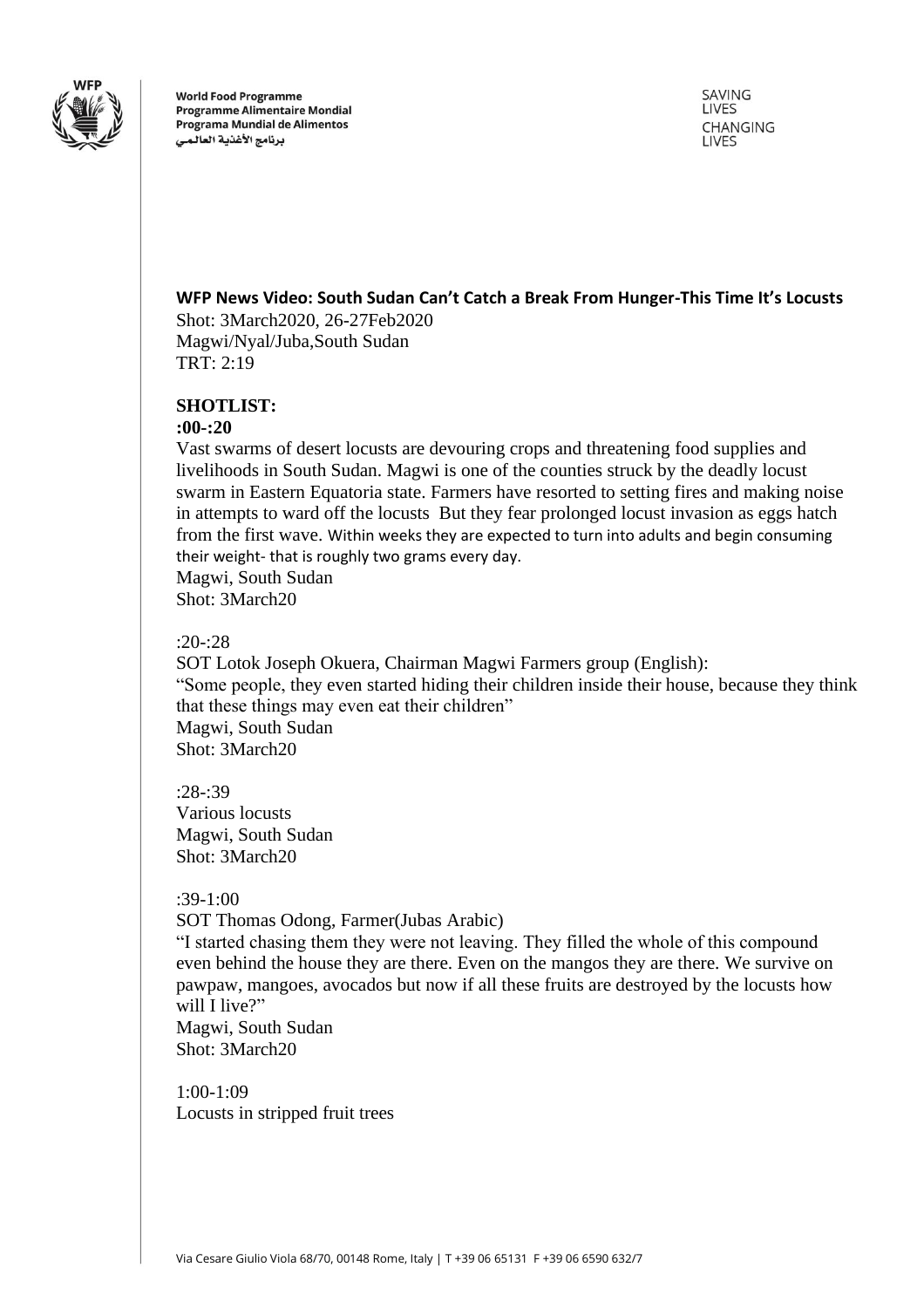

Magwi, South Sudan Shot: 3March20

### 1:09-1:22

SOT Lotok Joseph Okuera, Chairman Magwi Farmers group (English): "We are worried allot because this year if the government or NGO's fail to help us to destroy these things we will really be in big problem of hunger" Magwi, South Sudan Shot: 3March20

## 1:22-1:27 Chicken eating locust Magwi, South Sudan Shot: 3March20

### 1:27-1:58

Matthew Hollingworth, Country DirectorWFP South Sudan (English) "For the first time, we are seeing potential for peace to bring prosperity and what happens? We see an invasion of locusts.

Really, 2020 is going to be an incredible difficult year. What we see today in South Sudan is 55% of the population in crisis food security levels or worse. There is not one other country in the world where that many of the population are facing this level of food insecurity."

Juba, South Sudan Shot: 26Feb20

1:58-2:20 WFP Helo airlift of food to people displaced by fighting Nyal, South Sudan Shot: 18Feb20

## **ENDS**

- **A wave of desert locusts in East Africa is now forming more swarms in parts of Kenya, Ethiopia and Somalia, putting at risk the main crop harvest in May and June, and threatening the food security of smallholder farmers.** 
	- o The desert locust is considered the most dangerous migratory pest in the world. The current upsurge, which started in 2019, is the worst in 25 years in Ethiopia and Somalia, and the worst in 70 years in Kenya.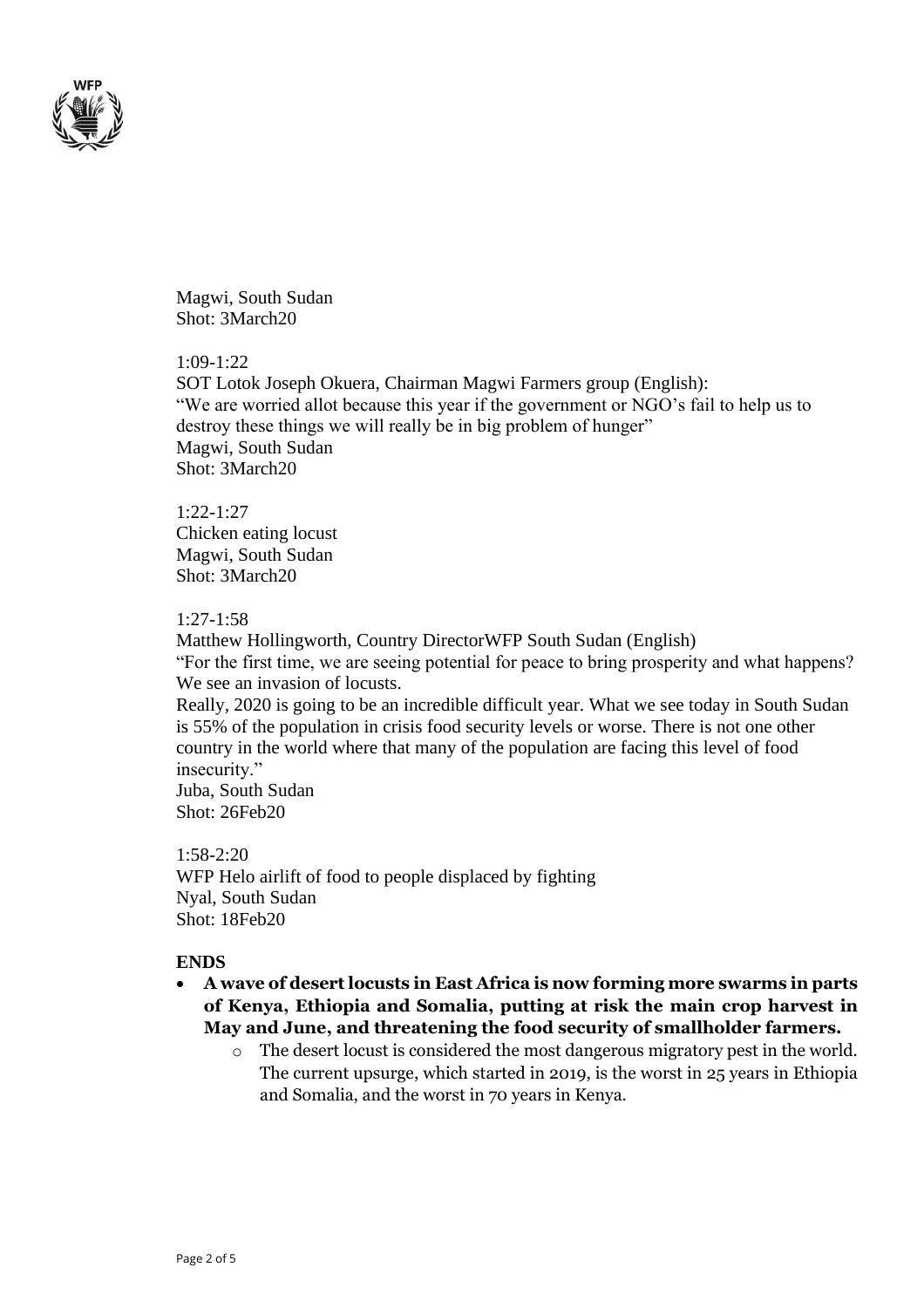

- o FAO said in February that swarms have now spread to Eritrea, Ethiopia, Kenya, Somalia, South Sudan, Tanzania, and Uganda.
- **In South Sudan, desert locusts have affected four counties in Eastern Equatoria region since arriving in mid-February.** Although the swarms are small compared to those in countries such as Ethiopia and Kenya, they could continue to spread unless they are controlled.
- The first swarm to enter South Sudan near the Ugandan border in late February was looking for suitable ground to lay eggs. Hatchlings have since been sighted. It takes about two weeks for the eggs to hatch and then juvenile hoppers develop over the next 30 or 40 days.
- A typical locust swarm can consist of 150 million locusts per km<sup>2</sup>. A one km<sup>2</sup> swarm has the capacity to consume the equivalent in crops to feed 35 000 people. Locust swarms can move quickly, covering 100-150 km a day, spreading quickly and complicating control measures. The locusts pose severe risks to agriculture, livelihoods and food security in South Sudan, where 6 million people, more than half the entire population, are estimated in Crisis food insecurity.
- **While the situation is evolving, impacts on food security have not yet been felt on a large scale**, the regional Food Security and Nutrition Working Group said in mid-February. In cropping areas, losses were limited as most crops were already harvested or were mature when swarms passed through. In pastoral areas, rangeland resources were well above average, which has offset the effects of locust damage.
- **The March-April start of the long rains, coinciding with regeneration of rangeland and planting, enables the new wave of locusts to breed and spread**. They could affect the 2020 main and secondary harvest seasons and potentially spread further in the Rift Valley, and other areas.
- Under a worst-case scenario which is not considered likely -**locusts could cause belowaverage 2020 harvests and major pasture losses in arid and semi-arid regions.** Lower food stocks and pasture, reduced income and rising food prices would likely drive farmers and pastoralists deeper into hunger.
- **Analyses of historical locust events show that locust-related losses do not often cause below-average national crop production. It is assumed 2020 national**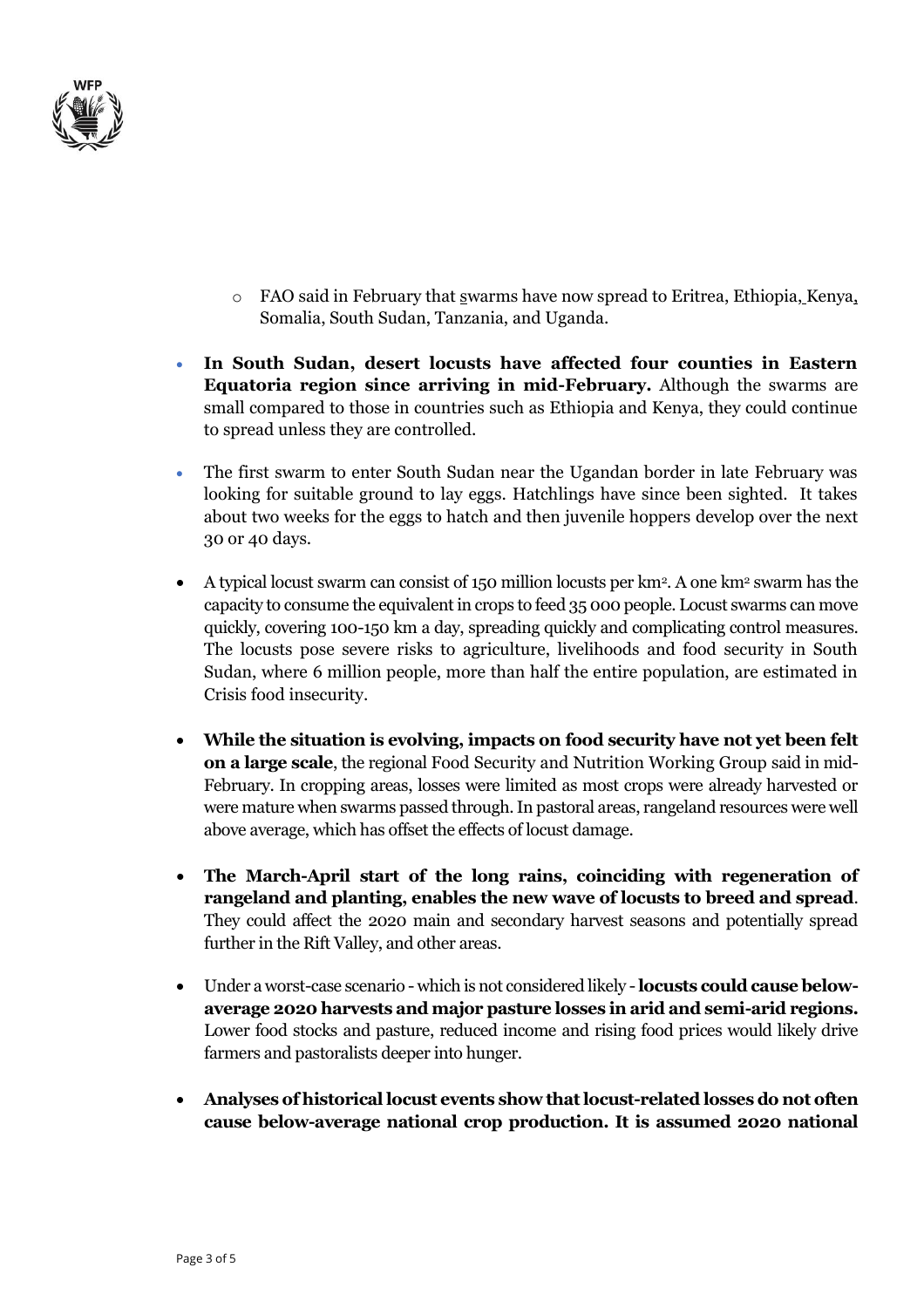

**production levels will not be significantly affected in most countries**. Losses of agricultural production in locust-hit areas tend be localized but significant for those affected, and can raise food insecurity, particularly with multiple shocks and high vulnerability.

- **More than 13 million people across East Africa already suffer from severe food insecurity, according to an [IPC alert.](http://www.ipcinfo.org/ipcinfo-website/ipc-alerts/issue-18/en/) But not all are yet in the path of the locusts.**
	- o The 13 million includes 9.7 million people in Ethiopia, Kenya and Somalia. Another 3.2 million people in Uganda and South Sudan could be affected.
	- o Assessments are ongoing to determine how the locust upsurge is exacerbating food insecurity in affected areas.
- **It will be vastly more cost-effective to support the prevention and control efforts of Governments and the Food and Agriculture Organization of the United Nations (FAO) to tackle locusts now than to help people after their crops had been ruined.**
	- o WFP has estimated the cost of responding to the impact of locusts on food security alone to be at least 15 times higher than the cost of preventing the spread now.
	- $\circ$  WFP is not directluy part of locust control operations which are led by FAO but has provided some vehicles to governments in the region for monitoring the swarms. WFP is taking part in assessment missions, which should start reporting at the end of March. WFP stands ready to meet additional humanitarian needs if required.

# o **IMPACT:**

# **CONTEXT:**

- The locust outbreak follows a tough year in humanitarian terms for the region. A lot of locust-affected communities have not only been hit by climate shocks like floods and droughts – they're also being affected by violent conflict – including a decades-long conflict in Somalia, and inter-communal violence and displacement in Ethiopia. With each of these shocks people are pushed deeper into crisis.
- The locust upsurge originated from uncontrolled swarms in the Arabian Peninsula that crossed into the Horn of Africa in June 2019 and spread quickly through the region due to